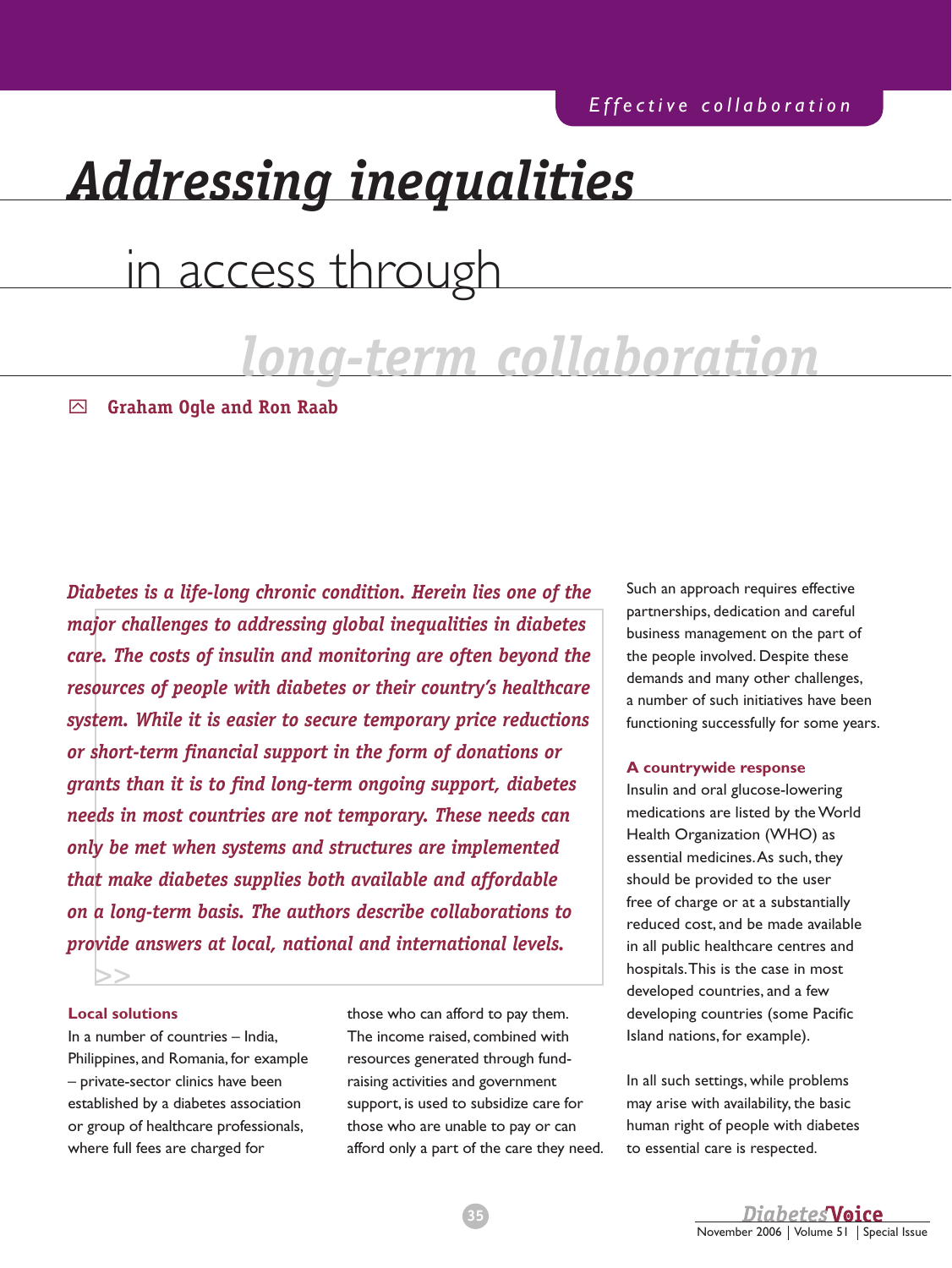## *IDF child sponsorship – Life for a Child*

All too often, children with diabetes in developing countries die soon after diagnosis; or they are unable to effectively control their condition, resulting in poor quality of life and early development of disabling and life-threatening complications. The IDF child sponsorship initiative, Life for a Child, aims to help these young people by supporting diabetes centres in the provision of insulin and other essential components of care.

Launched in 2000, the programme is coordinated in Sydney, Australia, and functions with the assistance of Diabetes Australia, and HOPE *worldwide*. Funding is provided by individual donors – generally people with diabetes and their families – in a number of countries, including Australia, the Netherlands, and the USA. Most of the donors contribute on a 'dollar-a-day' (or a local equivalent) basis. Additional funds are donated by private-sector companies and diabetes associations. Partners include Insulin for Life, Rotary International, Diabetesvereniging Nederland (the Dutch Diabetes Association), Eli Lilly and its employees, LifeScan, and Johnson & Johnson.

Life for a Child currently supports the care of over 500 children with diabetes in 13 countries around the world. Support is provided to established diabetes centres. Priority needs (medication, supplies, monitoring and education) are determined, a budget agreed, and the neediest children are identified and supported individually.

Life for a Child is having a positive impact on young people around the world but many more are in urgent need of support.

The overriding objective of Life for a Child is to provide optimum care. Financial trails, as well as the children's health outcomes, are carefully monitored. Some key achievements include:

- **n** implementation of a nationwide response to children's needs in three countries
- **effective promotion of** self-monitoring
- **EXTER** extension of support from country capitals to centres in outlying regions
- **provision of HbA<sub>1c</sub>** testing equipment
- establishment of diabetes registers
- $\blacksquare$  recognition of children with type 2 diabetes
- **provision of support for diabetes** camps.

Life for a Child is also involved in advocacy at various levels internationally. While these activities continue to have a positive impact on the lives of young people around the world, many more children in underserved countries are in urgent need of support. Our goal is to reach 1000 children by the end of 2008. Life for a Child welcomes requests for assistance, which will be considered and met where possible as resources become available.

PEDRo

For further information or to become a donor, please visit www.lifeforachild. idf.org or contact Anne Rogers at anner@diabetesnsw.com.au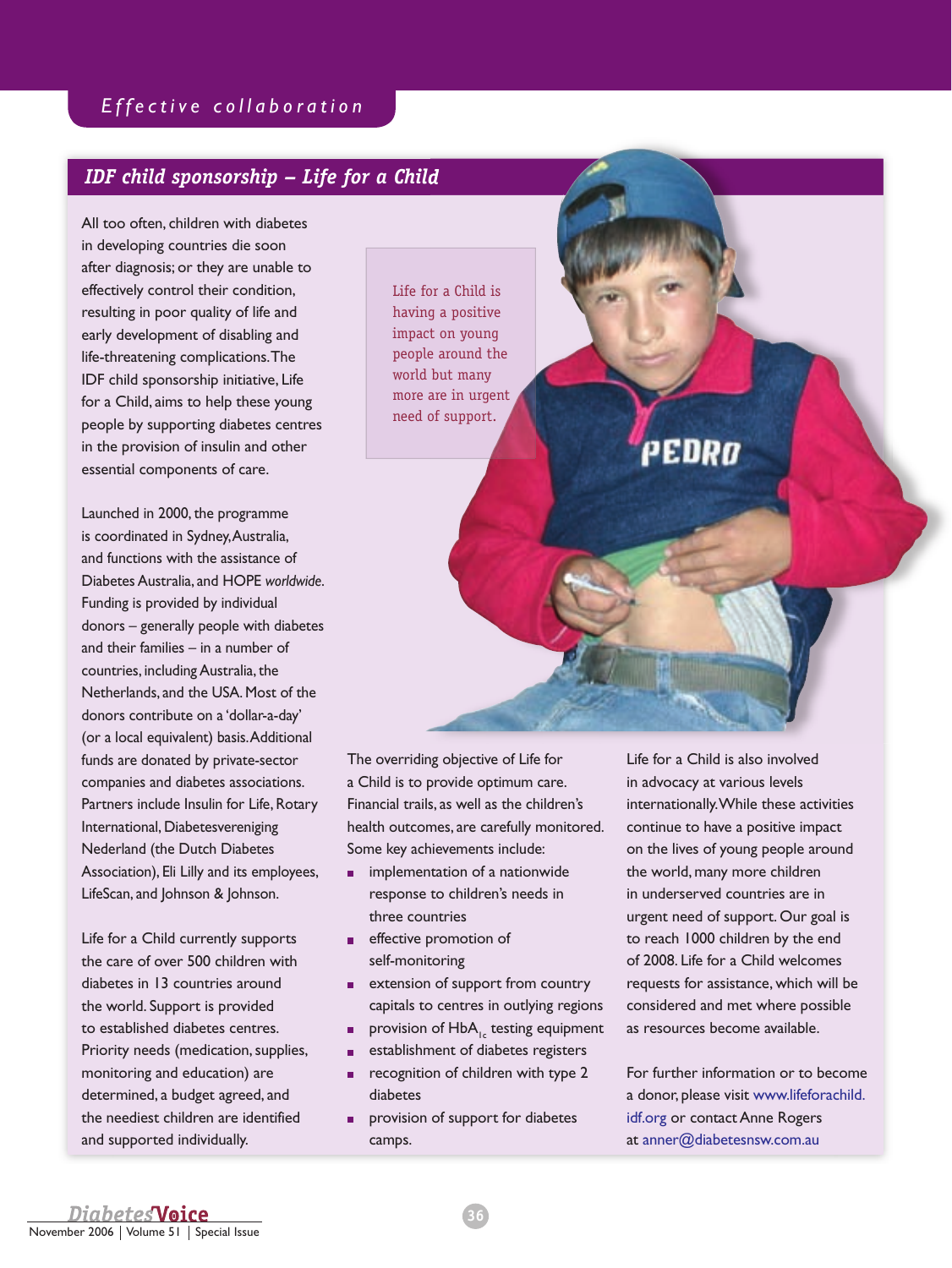## *E f f e c t i v e c o l l a b o r a t i o n*



Furthermore, once a decision is made by government to provide essential anti-diabetes drug, it is rarely rescinded. However, many developing countries do not provide insulin. Even in countries where it is listed as an essential medicine, systems for purchasing and distribution are often non-existent or inadequate.

#### *Advocacy and awareness*

Sustained advocacy is required in settings where insulin is either not available or not officially recognized as an essential drug. The coordinated efforts of diabetes-representative associations, professional groups, and other healthcare providers, supported by information and resources from IDF and WHO, have proven effective in this field. A variety of approaches can be taken in order to raise public awareness of the needs of people with diabetes: the organization of national

and regional events and conferences; the patronage of well-known people with diabetes – successful sporting figures or artists, for instance; and visits by internationally recognized figures working in diabetes.

Links with the pharmaceutical industry should be nurtured and exploited to the benefit of people with diabetes in low-income countries. In this magazine, various insulin providers outline a number of the initiatives that they have supported to improve access to insulin and other supplies at reduced cost. The efforts of people working in stakeholder relations in these companies who are involved in such initiatives should be recognized.

Approaches to reduce overuse of insulin should be encouraged. There is a wealth of evidence that in people with type 2 diabetes, lifestyle

Highly effective partnerships have been established with non-profit organizations and pharmaceutical companies.

adjustments based on dietary and exercise interventions can enhance the efficiency of insulin use.

#### **international approach** *Cooperation for change*

There are many examples of successful long-term collaborations to improve access to diabetes supplies. The four non-profit organizations profiled in this section approach this work in different ways. Insulin for Life collects large volumes of surplus insulin and other supplies, and ensures

37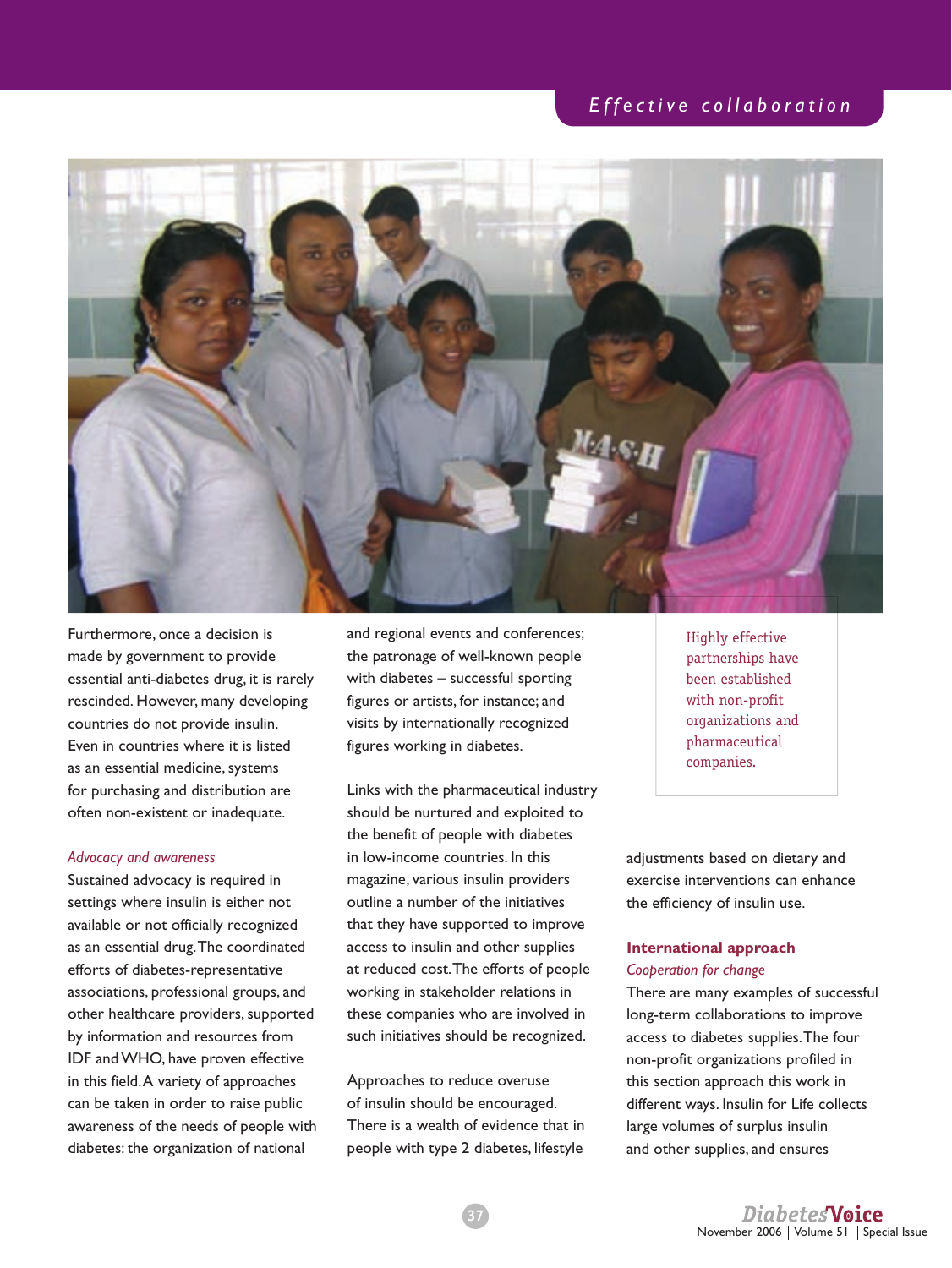### *Improving access to care – the International Insulin Foundation*

Insulin and other essential diabetes supplies are still not readily available in many parts of the world. The life expectancy of a child with newly diagnosed type 1 diabetes in much of sub-Saharan Africa may be as short as 1 year. Furthermore, restricted access to insulin and diabetes supplies often results in disabling and life-threatening complications, such as lower-limb amputations and eye damage. The objective of the International Insulin Foundation (IIF), a registered charity in the UK, is to improve access to diabetes care and insulin in the world's poorest countries.

IIF works to identify sustainable ways to improve health systems in developing countries. In order to achieve this, a clear analysis is necessary of the barriers to the availability of care. To this end, IIF developed the Rapid Assessment Protocol for Insulin Access (RAPIA). The Protocol was devised to assess entire health systems and identify specific roadblocks to proper diabetes care – including availability of diagnostics, organization of specialized diabetes clinics and dissemination of diabetes information – and access to insulin.

The RAPIA has been implemented in Mali, Mozambique and Zambia in collaboration with Ministries of Health, WHO country offices, national diabetes associations and other nongovernment organizations. Based on these assessments, country-specific action plans have been developed. IIF has assisted in subsequent

implementation stages. Importantly, this work has led to increased awareness of diabetes within the Ministries of Health.

Increasing obesity and longevity are leading to a rising prevalence of type 2 diabetes and other non-communicable diseases. People with diabetes have a poor prognosis in sub-Saharan Africa; yet most cases of diabetes-related death and disability are due to preventable causes. Although the RAPIA focuses on access to care and medicines for those requiring insulin, it provides an assessment framework for chronic care in general, and can thus also help to address the rapid demographic and epidemiological transition that is taking place in Africa.

Efforts are urgently required to increase public awareness of diabetes and improve diagnosis and care. Donations of medicine and equipment are welcome, but these offer only temporary relief. Although some common causes operate, problems relating to the supply of essential medication and delivery of care differ from country to country. These need to be identified and tackled individually, based on findings from the RAPIA.

The ability of health systems in developing countries to manage chronic diseases is recognized as a major challenge to health. To contribute to improvements in such systems, IIF's latest report Implementing National Diabetes Programmes in sub-Saharan Africa (available at www. access2insulin.org) highlights points that must be addressed in sub-Saharan Africa.



These include:

- collection of data
- preventive measures
- drug procurement and supply
- **accessibility and affordability of** medicines and care
- the training and role of healthcare workers
- education and empowerment of people with diabetes
- **involvement of diabetes associations** and the wider community
- a positive policy environment, backed by the political will to address diabetes-related issues.

The situation for many people in developing countries has many parallels with the time of insulin's early availability, many decades ago, in the industrial world. It is unacceptable, given the levels of wealth and resources currently available worldwide and the ongoing major advances in the delivery of diabetes care, that in developing countries the majority of people with diabetes find the availability or expense of insulin a major hazard to life and health.

For more information on the International Insulin Foundation and its current projects, visit www.access2insulin.org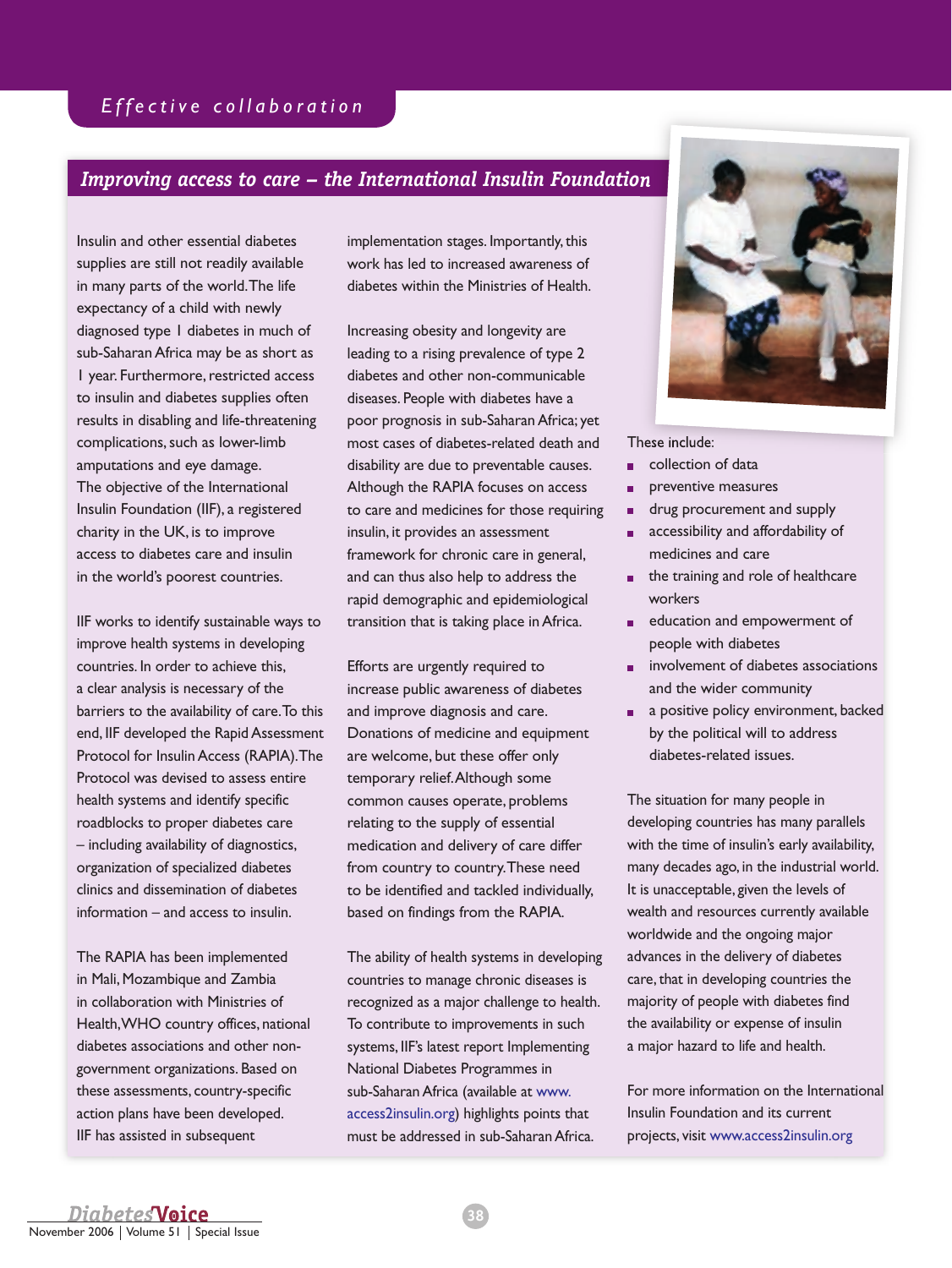these reach countries in need in emergency situations and as part of sustainable, ongoing programmes. The International Insulin Foundation conducts projects which are aimed at establishing sustainable nationwide access to affordable and reliable sources of insulin. The IDF Life for a Child programme supports full care for needy children in 13 countries. Rotary International raises funds and provides skills by mobilizing their worldwide network of volunteers.

Importantly, these organizations cooperate, sharing information and ideas, connecting people and expanding networks. Rotary International works with Life for a Child, for example, to provide support in Bolivia, Nigeria and Sri Lanka; and Insulin for Life is partnered with Life for a Child in initiatives in Bolivia and Rwanda. As described in this section, highly effective partnerships have been established between these and other organizations, as well as pharmaceutical companies.

#### *Task Force*

Representatives of these groups and a number of industry partners, as well as IDF staff and officers are members

### *E f f e c t i v e c o l l a b o r a t i o n*

of the IDF Task Force on Insulin, Test Strips and Other Diabetes Supplies. The Task Force is involved in a range of activities, including advocating for the continued availability of lower-priced insulins, such as those of animal origin, and reductions in the cost of other insulin supplies. A report in this issue describes the work of the Task Force.

#### *Supporting brothers and sisters*

Cross-border links between diabetes groups can be very effective. IDF promotes twinning initiatives, for example between associations in Denmark and Lithuania, and France

### *IDF and Rotary International – a natural collaboration*

The collaboration between Rotary International and IDF is now in its fifth year. The IDF programme, Life for a Child, was launched at the IDF Congress in Mexico City in 2000. This programme has reached out to children with diabetes in several countries by sponsoring the needs of individual children with diabetes. Funds come from committed individuals and the specific programmes of donor organizations. In recognition of the need to expand the scope of the programme to other countries, the IDF Task Force on Insulin, Test Strips and Other Diabetes Supplies authorized an approach to Rotary International.

Rotary is the world's largest and oldest service club. With over a million members in nearly every country in the world, Rotary has a long history of funding health-related programmes in developing countries.

Rotary uses a personal model for support. There are a number of clubs in each of the 525 Rotary districts. Individual clubs and districts propose local and international projects. To encourage international collaboration, Rotary Foundation developed a system of matching grants. A donor club or district and a recipient club or district identifies and recognizes a need – in this case improving access to insulin for children. Money is allocated by both parties. Rotary Foundation then matches these funds when the programme and matching grant proposal is approved. The recipient Rotary club or district receives the funds from Rotary Foundation and operates as a non-government organization (NGO) responsible for the administration of the programme.

Such an initiative depends on the collaboration of the local diabetes association and healthcare professionals as providers of diabetes care and

expertise. Thus, strong links are established between the clinic and diabetes association and local Rotarians. Long-term involvement between the diabetes community and Rotary is a key objective.

The IDF Life for a Child initiative has developed a specific manual of operations, which includes careful oversight of the programme and its finances. The programme encourages the use of a respected NGO to manage resources.

It is important that the diabetes community is aware of the opportunities offered by collaboration with Rotary clubs at the local level. The local diabetes community is encouraged to reach out to Rotarians to inform the clubs of the needs of children with diabetes. Those interested in working with Rotary can contact Larry Deeb at lcdeeb@attglobal.net

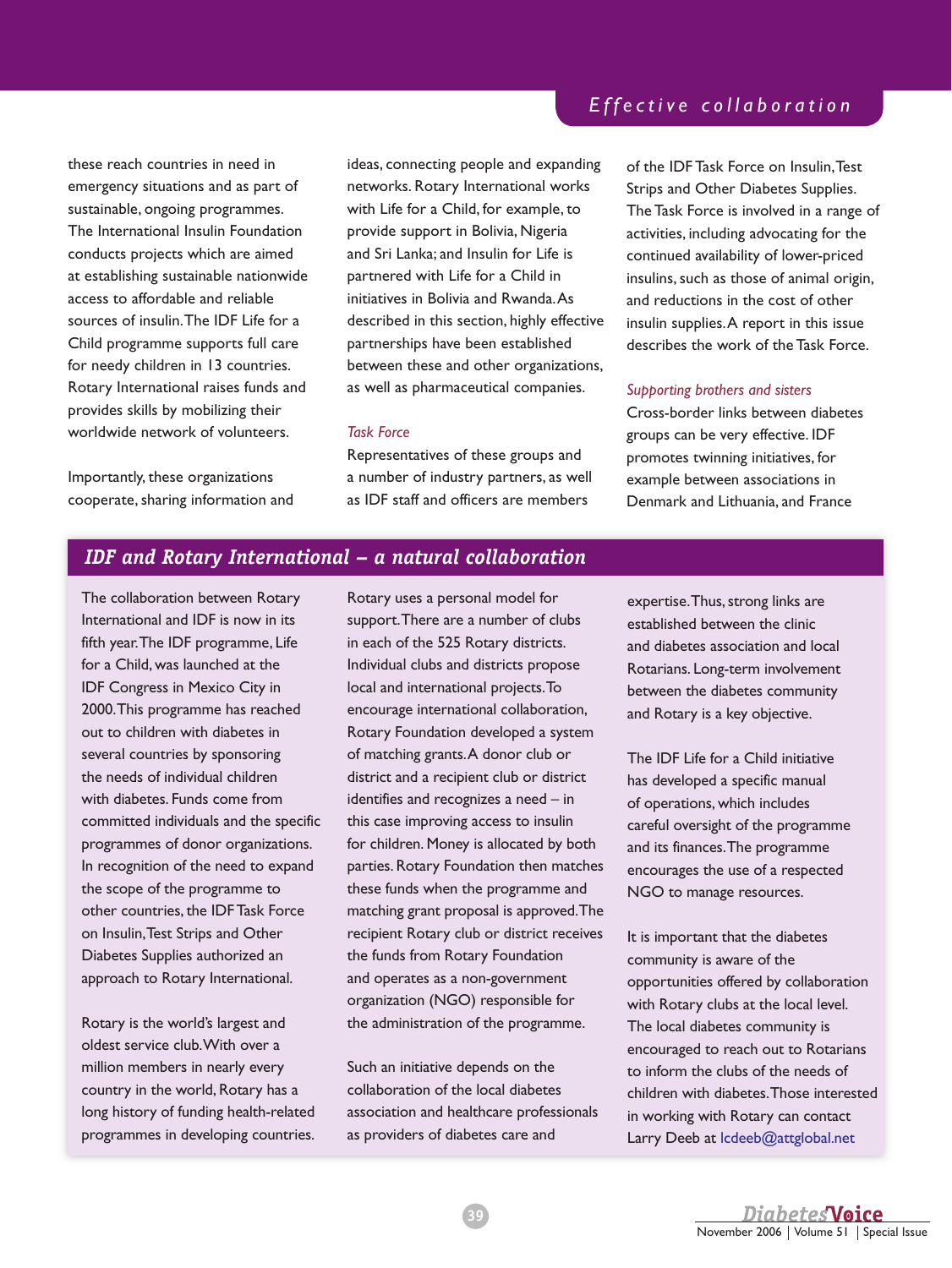## *E f f e c t i v e c o l l a b o r a t i o n*

## *Improving the cost and availability of insulin – Insulin for Life*

Established in 1999, Insulin for Life Global (IFL) is an Australian-based non-profit organization that collects and distributes insulin and other diabetes supplies that would otherwise be wasted. These are sent in emergency situations and on an ongoing, sustainable basis to recognized organizations and with agreed monitoring systems.

The major objectives of IFL are to:

- collect and donate insulin, syringes, test strips and other supplies in urgent situations
- **donate supplies to several** countries and diabetes associations continually, based on a philosophy of equity of access
	- Who we are:

## **Insulin for Life**

- 
- 
- 
- 
- 
- 



www.insulinforlife.arg

- encourage the development of similar collection and distribution centres in other countries (IFL has helped establish similar programmes in Europe and the USA)
- **help develop and implement** sustainable improvements in the supply of insulin in countries in need.

The lack of access to affordable insulin is a major cause of death and disability in people with diabetes in many regions. In contrast, in developed economies, the price is usually greatly subsidized



## **Insulin for Life**

www.insulinforlife.org

by the healthcare or insurance system; the yearly cost of insulin is usually well below 0.5% of average annual income. If people in developed economies were required to pay the same relative amount for insulin, the cost to the user would be around 1000 USD per month – 50 times more than is currently the case.

The cost of insulin to people with diabetes varies greatly between countries. This is a problem, particularly in those economically developing countries where the full, unsubsidized price of insulin is high, as the user will need to meet this cost over many years or decades. In many such countries, insulin can cost more than 50% of a family's annual income.

Since 1986, IFL has donated insulin, test strips, syringes, glucose monitors, insulin pens, needles, and other items with a value of nearly 4 million USD to 51 countries. Enough insulin has been donated to keep 42 000 people alive for 3 months.

The programme is growing. There are IFL-affiliated organizations in Austria, Germany and the UK, and a collection centre in Auckland, New Zealand. An IFL centre is located in the USA at the University of Oklahoma Diabetes Center. The Insulin for Life model has been adopted by Insulin Zum Leben Germany, Insulin Zum Leben Austria and the Insulin Dependent Diabetes Trust UK. The volume of supplies being distributed is increasing, and there is great potential for further growth in the number of independent and affiliated collection and distribution centres. Instead of being thrown away, unneeded